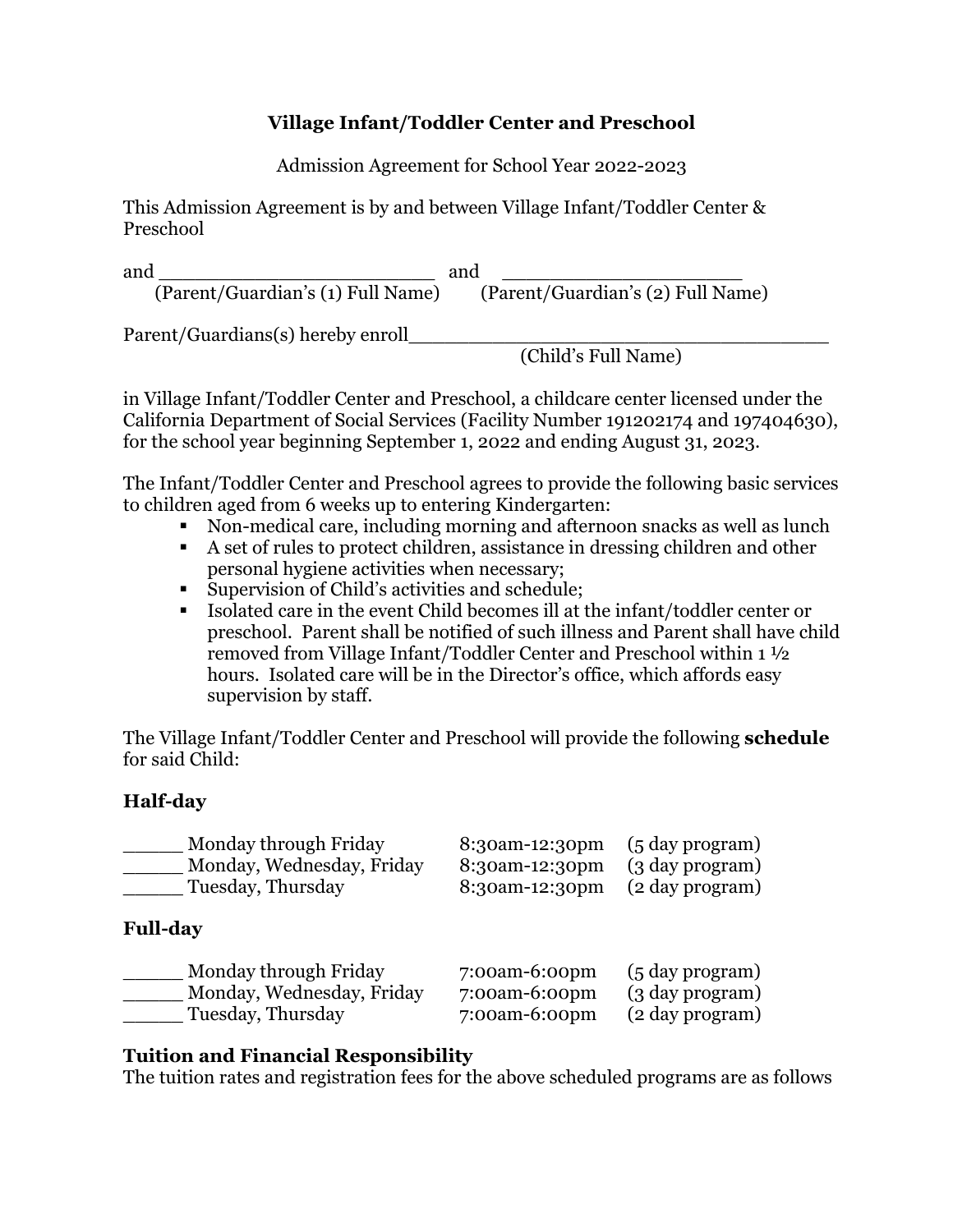**One Time Child Registration Fee:** \$150.00, which is non-refundable **½ of first month tuition:** non-refundable **Annual Re-registration Fee:** \$75.00, which is non-refundable **Sibling Discount:** 10% discount per month on oldest child

### **Monthly tuition**

|        | <b>Infant/Toddler Center</b> |                   |
|--------|------------------------------|-------------------|
|        | <b>Half</b> Day              | <b>Full Day</b>   |
|        | $(8:30am-12:30pm)$           | $(7:00am-6:00pm)$ |
| 5 days | \$1,250.00                   | \$1,340.00        |
| 3 days | \$1,060.00                   | \$1,16,5.00       |
| 2 days | \$892.00                     | \$994.00          |
|        | 2-Year Olds                  |                   |
| 5 days | \$865.00                     | \$995.00          |
| 3 days | \$703.00                     | \$783.00          |
| 2 days | \$649.00                     | \$714.00          |
|        | 3-entering Kindergarten      |                   |
| 5 days | \$838.00                     | \$962.00          |
| 3 days | \$665.00                     | \$756.00          |

2 days \$622.00 \$676.00

The registration fee is due at the time of enrollment and should be made by cash, check or via the online portal. The online source is easy to set up and can be accessed at: **https:www.simplechurchgiving.net/dl/?uid=vill3216152**

Parents will pay tuition:

- Full cash or check payment of tuition by the 1<sup>st</sup> of the month
- **•** If payments are not made by the 1<sup>st</sup> of the month there will be a \$25.00 charge added to your next month's bill

Parents/Guardians understand that the tuition has been calculated on the basis of a full school year. There will be no reduction for being absent due to vacation or illness, or for days that fall on a holiday.

Parents/Guardians understand and agree that in the event of default on any payment herein agreed, the Village Infant/Toddler Center and Preschool may terminate child's enrollment.

Parents/Guardians further understand that **30-day written notice and full payment must be submitted when withdrawing Child from the Village Infant/Toddler Center and Preschool** prior to departure.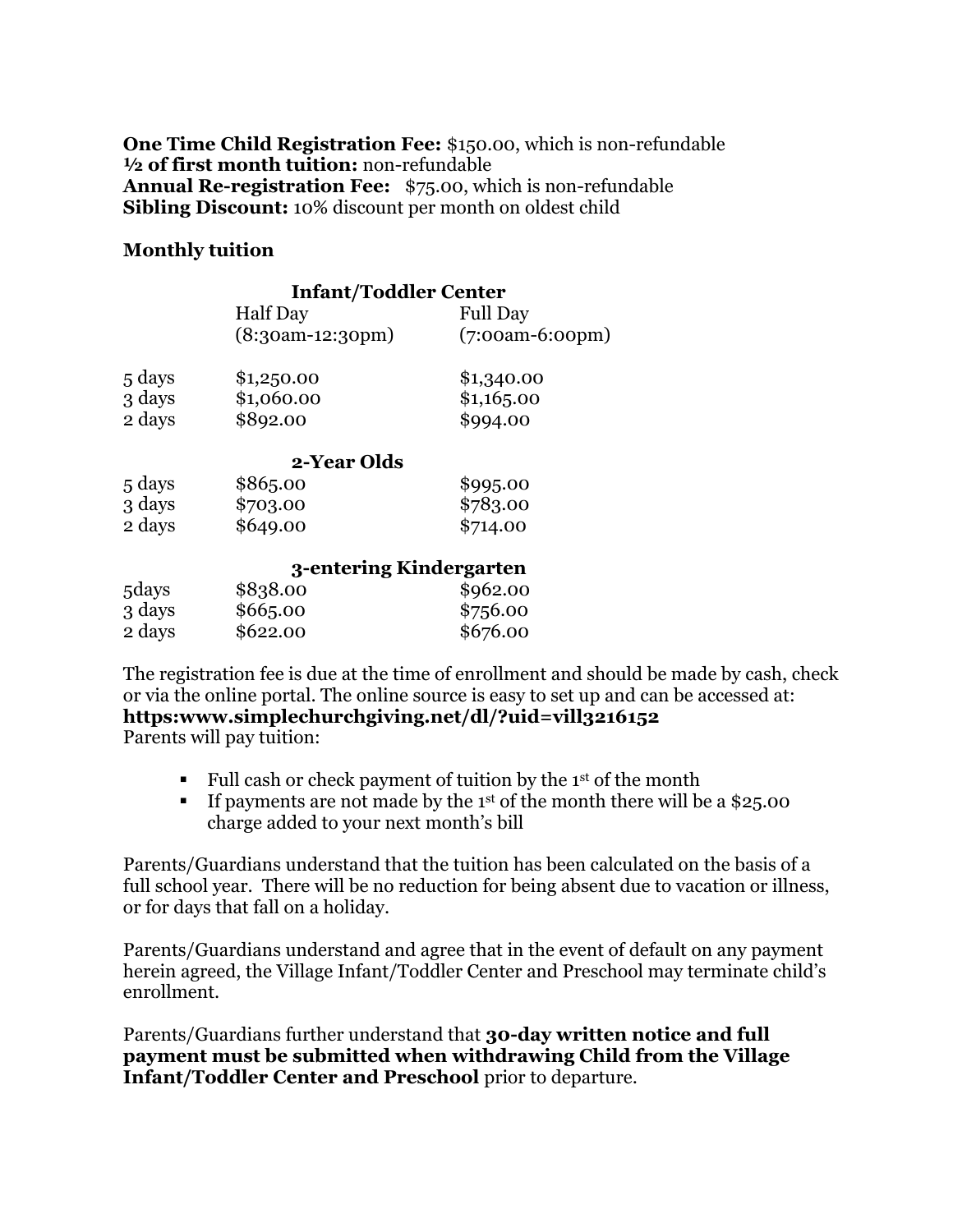Financial responsibility for medical care obtained on an emergency basis by Village Infant/Toddler Center and Preschool will be that of the Parent. Likewise, if the Parent/Guardian requests services above and beyond the regular duties of the teacher or director, such as completion of consultation forms, letters of reference or evaluation, attendance at meetings or hearings, parent agrees to be responsible for the costs incurred and reimburse Village Infant/Toddler Center and Preschool for salaries, taxes, benefits, and transportation.

### **Hourly Rate for Occasional Services**

Any extra days that a child is at the Village Infant/Toddler Center and Preschool the Parent/Guardian will be responsible for the additional daily charge of \$85.00 for the Infant/Toddler program and \$75.00 Preschool.

### **Holidays**

Village Infant/Toddler Center and Preschool will not be open on the following days. A calendar will be provided in September of 2022:

| <b>Martin Luther King's Birthday</b>  | <b>President's Day</b>                           |
|---------------------------------------|--------------------------------------------------|
| <b>Good Friday</b>                    | <b>Memorial Day</b>                              |
| <b>Independence Day</b>               | <b>Labor Day</b>                                 |
| <b>Veteran's Day</b>                  | 2 Staff Development Days                         |
| <b>Thanksgiving (Thursday/Friday)</b> | Christmas Break (Christmas Eve – New Year's Eve) |

#### **Duty to Report Child Abuse**

Parent/Guardian is hereby advised that staff members of Village Infant/Toddler Center and Preschool are mandated reporters and, as such, are required to report to the Department of Social Services any known or reasonably suspected instance of child abuse. The Department of Social Services shall have the authority to interview children or staff, and to inspect and audit child or faculty records without prior consent. Village Infant/Toddler Center and Preschool shall make provisions for private interviews with any child or staff member, or for the examination of all records relating to the operation of the facility. The Department of Social Services shall have the authority to observe physical conditions of the child including conditions which could indicate abuse, neglect, or inappropriate placement, and to have a licensed medical professional physically examine the child.

### **Confidentiality Issues**

Photographs and videos may be taken of the child during the course of the school year, both by the staff and by other parents for non-commercial use. A professional photographer may also take photographs and they will be made available to the parent for purchase. If Parent objects to any of these actions, alternate arrangements will be made.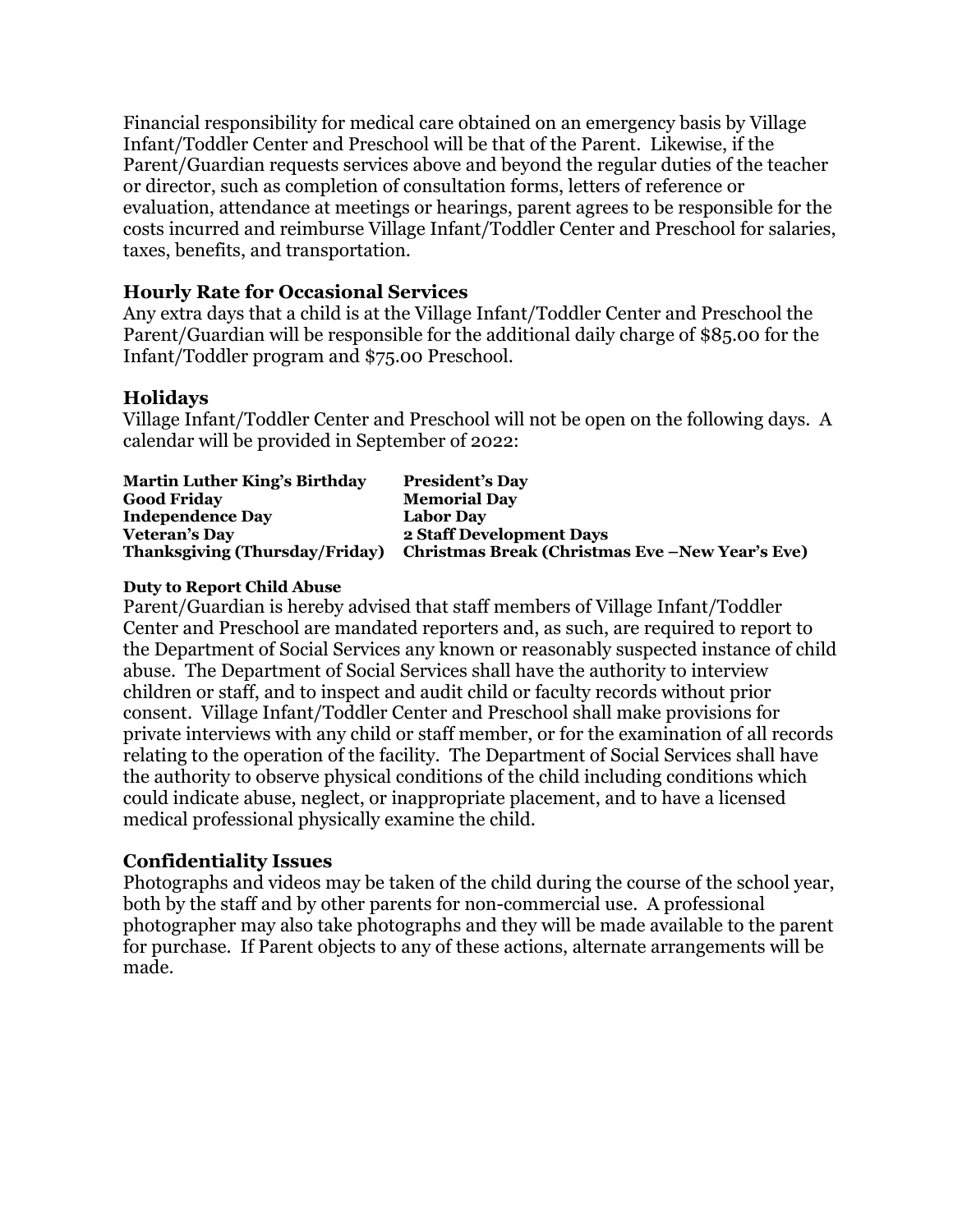#### **Additional Fees: Program Change Fees**

There will be a service charge of \$20.00 for the first change made during the school year to Child's schedule. There will be a \$30.00 charge for each subsequent change made during the school year.

# **Missing Signature Fees**

There will be a penalty for every signature missing on the daily Sign-in/Sign-out sheets. Parents/Guardians will be charged \$5.00 for the first and second missing signature and \$20.00 for each additional missing signature. These signatures are REQUIRED by the department of Social Services and the Village Infant/Toddler Center and Preschool is subject to penalty for missing signatures.

# **Termination Conditions**

Village Infant/Toddler Center and Preschool may terminate a child's enrollment for the following reasons:

- The Child's behavior threatens the well-being of the other children or adults at Village Infant/Toddler Center and Preschool;
- Parent's /Guardian's behavior is disruptive, destructive, or detrimental to the integrity of Village Infant/Toddler Center and Preschool and its philosophy and teachings as a Christian school;
- Tuition payments are not paid within the required time;
- § Village Infant/Toddler Center and Preschool is unable to reasonably meet the developmental or special needs of the Child, with or without reasonable accommodations;
- Parent/Guardian fails to supply items needed for the care and comfort of their Child, as defined in the Parent Handbook;
- The Village Infant/Toddler Center and Preschool terminates Village Infant/Toddler Center and Preschool Program.

The Village Infant/Toddler Center and Preschool will refund any unused portion of tuition, in the case of termination as listed above.

## **Additional Documents and Forms**

The following list of documents and forms need to be completed before Child's enrollment is complete and is considered part of the Admission Agreement. These constitute the Child's file and Parents certify that all the information herein is correct and will be updated as needed.

| Consent to Photograph and Release of Liability Child Intake Sheet |                                     |
|-------------------------------------------------------------------|-------------------------------------|
| Personal Rights (for child)                                       | <b>Walking Permission Slip</b>      |
| Physician's Report (for child)                                    | Notification of Parent's Rights     |
| <b>Consent for Medical Treatment</b>                              | <b>Admission Agreement</b>          |
| <b>Identification/Emergency Information</b>                       | <b>Enrollment Application</b>       |
| Child Abuse Prevention Pamphlet Receipt                           | <b>Registration Form</b>            |
| St. Joseph Hospital Form                                          | Child's Preadmission Health History |
| <b>Receipt of Parent Handbook</b>                                 |                                     |